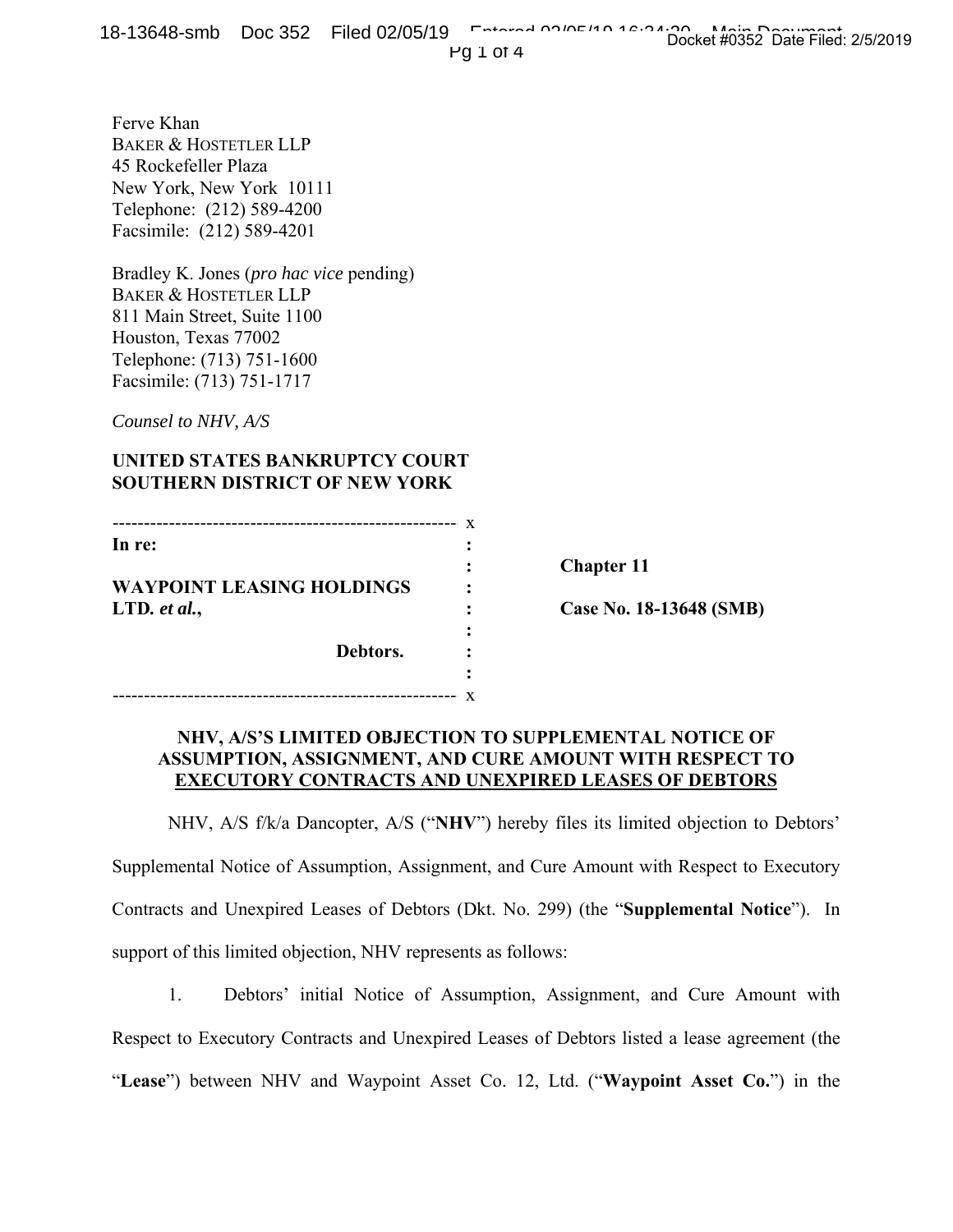## 18-13648-smb Doc 352 Filed 02/05/19 Entered 02/05/19 16:34:20 Main Document Pg 2 of 4

Schedule 1 of assumed contracts. (Dkt. No. 180, p. 6, No. 25). Debtors' Supplemental Notice lists the Lease in Schedule 2 of contracts/leases that will not be assumed. (Dkt. No. 299, Schedule 2, p. 26, No. 9). However, the Supplemental Notice adds six "PBH Side Letters" ("**Side Letters**") to Schedule 1, i.e., to the schedules of contracts/leases to be assumed and assigned. (Dkt. No. 299, Schedule 1, p. 19, Nos. 382-387). The Supplemental Notice further sets forth a cure amount of \$0.00 for the Lease and Side Letters.

2. The Lease and at least one of the Side Letters are a single agreement. NHV has one aircraft lease with Waypoint Asset Co. relating to an Airbus Helicopter EC175 helicopter bearing serial number 5019 (i.e., the Lease) and a Side Letter concerning the maintenance of this helicopter (the "**EC175 Side Letter**"). The Lease and EC175 Side Letter are not separate contracts but a single integrated agreement relating to the sale, lease, and maintenance of the same aircraft, i.e., an Airbus Helicopter EC175. NHV would not object to the proposed assumption and assignment of the Lease with the EC175 Side Letter, including the cure of \$0.00. However, Debtor must assume and assign the entire Lease, including the EC175 Side Letter as a single integrated agreement.<sup>1</sup> NHV, otherwise, objects to the Supplemental Notice to the extent Debtors seek to assume and assign parts of the contract.<sup>2</sup> Alternatively, if Debtors intend to reject the Lease and/or the Side Letters, NHV reserves all rights under the Bankruptcy Code, including the right to damages for rejection pursuant to Section 365 of the Code. All other rights and claims are expressly reserved.

 $\overline{a}$ 

 $<sup>1</sup>$  At this time, NHV is only aware of one active lease agreement with debtors (the Lease and EC175 Side Letter),</sup> but, to the extent Debtors seek to assume and assign the other side letters listed in Schedule 1 of the Supplemental Notice, NHV asserts the same objections.

<sup>2</sup> *See N.L.R.B. v. Bildisco & Bildisco*, 465 U.S. 513, 531 (1984); *In re Nitec Paper Corp.*, 43 B.R. 492, 498 (S.D.N.Y. 1984); *In re Village Rathskeller, Inc.*, 147 B.R. 665, 671 (Bankr. S.D.N.Y. 1992).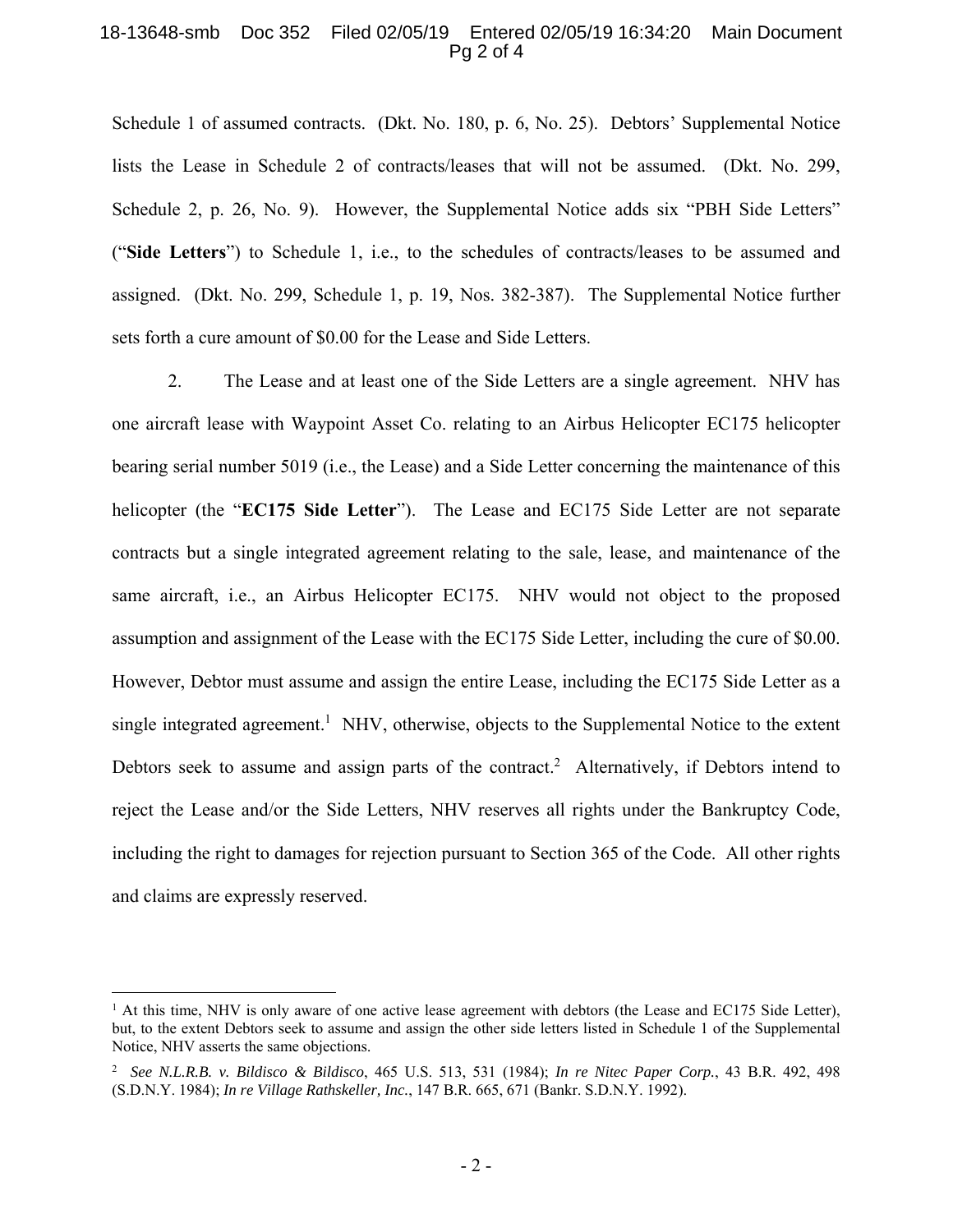Dated: February 5, 2019

Respectfully submitted,

*/s/ Ferve Khan*

Ferve Khan BAKER & HOSTETLER LLP 45 Rockefeller Plaza New York, New York 10111 Telephone: (212) 589-4200 Facsimile: (212) 589-4201 E-mail: fkhan@bakerlaw.com

Bradley K. Jones (*pro hac vice* pending) BAKER & HOSTETLER LLP 811 Main Street, Suite 1100 Houston, Texas 77002 Telephone: (713) 751-1600 Facsimile: (713) 751-1717 Email: bkjones@bakerlaw.com

**COUNSEL TO NHV, A/S**